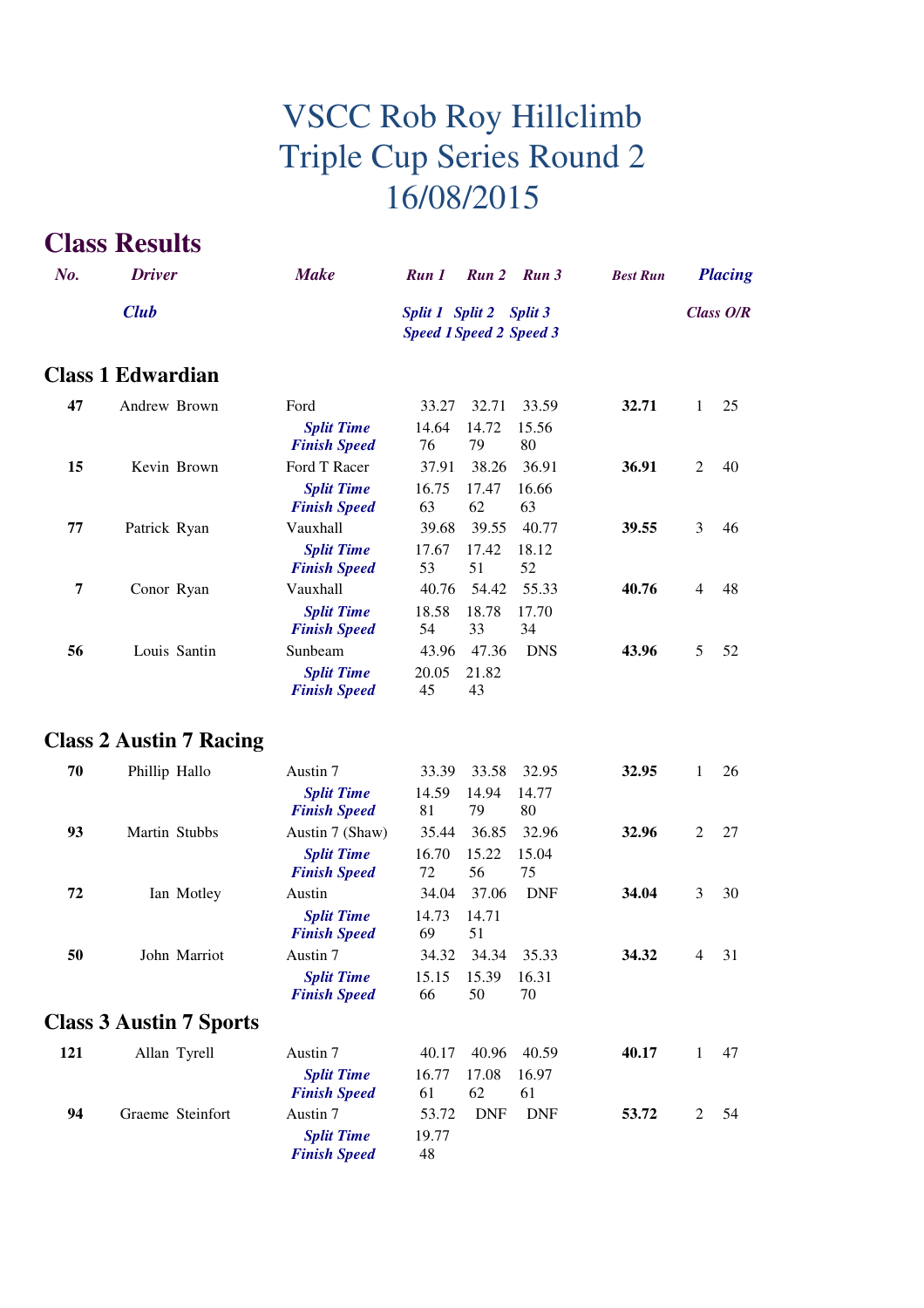### **Class Results**

| No.          | <b>Driver</b>                     | <b>Make</b>                              | Run 1       | Run 2                                                     | Run 3        | <b>Best Run</b> |                  | <b>Placing</b> |
|--------------|-----------------------------------|------------------------------------------|-------------|-----------------------------------------------------------|--------------|-----------------|------------------|----------------|
| <b>Club</b>  |                                   |                                          |             | Split 1 Split 2 Split 3<br><b>Speed 1 Speed 2 Speed 3</b> |              |                 | <b>Class O/R</b> |                |
|              | Class 5 Group J Racing & Specials |                                          |             |                                                           |              |                 |                  |                |
| $\mathbf{3}$ | Noel Cunningham                   | Talbot                                   | 30.53       | 30.66                                                     | 29.70        | 29.70           | 1                | 12             |
|              |                                   | <b>Split Time</b><br><b>Finish Speed</b> | 14.37<br>93 | 14.94<br>95                                               | 14.11<br>105 |                 |                  |                |
| 28           | Doug Sterry                       | Ford A                                   | 32.04       | 31.75                                                     | 31.39        | 31.39           | $\mathfrak{2}$   | 19             |
|              |                                   | <b>Split Time</b><br><b>Finish Speed</b> | 14.83<br>78 | 14.62<br>78                                               | 14.45<br>75  |                 |                  |                |
| 999          | Michael Murphy                    | Ford Model T                             | 32.74       | 32.18                                                     | <b>DNF</b>   | 32.18           | 3                | 21             |
|              |                                   | <b>Split Time</b><br><b>Finish Speed</b> | 14.60<br>75 | 14.24<br>77                                               | 13.88        |                 |                  |                |
|              | Class 6 Vintage up to 1500cc      |                                          |             |                                                           |              |                 |                  |                |
| 24           | Richard Stanley                   | <b>Bugatti</b>                           | 37.41       | 37.22                                                     | 36.37        | 36.37           | 1                | 37             |
|              |                                   | <b>Split Time</b><br><b>Finish Speed</b> | 17.07<br>62 | 16.95<br>63                                               | 16.62<br>64  |                 |                  |                |
| 23           | Jim Thompson                      | Bugatti                                  | 38.75       | 37.97                                                     | 37.62        | 37.62           | $\overline{2}$   | 41             |
|              |                                   | <b>Split Time</b><br><b>Finish Speed</b> | 17.58<br>58 | 16.79<br>58                                               | 16.77<br>58  |                 |                  |                |
| 111          | Michael Hipkins                   | Frazer Nash                              | 38.13       | 40.57                                                     | 37.72        | 37.72           | 3                | 42             |
|              |                                   | <b>Split Time</b><br><b>Finish Speed</b> | 17.56<br>59 | 17.91<br>53                                               | 17.43<br>59  |                 |                  |                |
| 141          | Mark Burns                        | Alvis                                    | 43.67       | 43.90                                                     | 43.51        | 43.51           | $\overline{4}$   | 51             |
|              |                                   | <b>Split Time</b><br><b>Finish Speed</b> | 18.34<br>51 | 18.45<br>50                                               | 18.38<br>49  |                 |                  |                |
| 9            | Andrew Green                      | Alvis                                    | 48.34       | 48.60                                                     | 52.26        | 48.34           | 5                | 53             |

|    |               | r misn opeea        | $\cdot$ , $\cdot$<br>JV. |  |  |  |  |
|----|---------------|---------------------|--------------------------|--|--|--|--|
| 9  | Andrew Green  | Alvis               | 48.60 52.26<br>48.34     |  |  |  |  |
|    |               | <b>Split Time</b>   | 20.49 20.63 23.34        |  |  |  |  |
|    |               | <b>Finish Speed</b> | 45<br>45<br>46           |  |  |  |  |
| 37 | Jeremy Morris | GN                  | Come and Try Entrant     |  |  |  |  |
|    |               |                     |                          |  |  |  |  |

16 Graham Tiplady Vauxhall Come and Try Entrant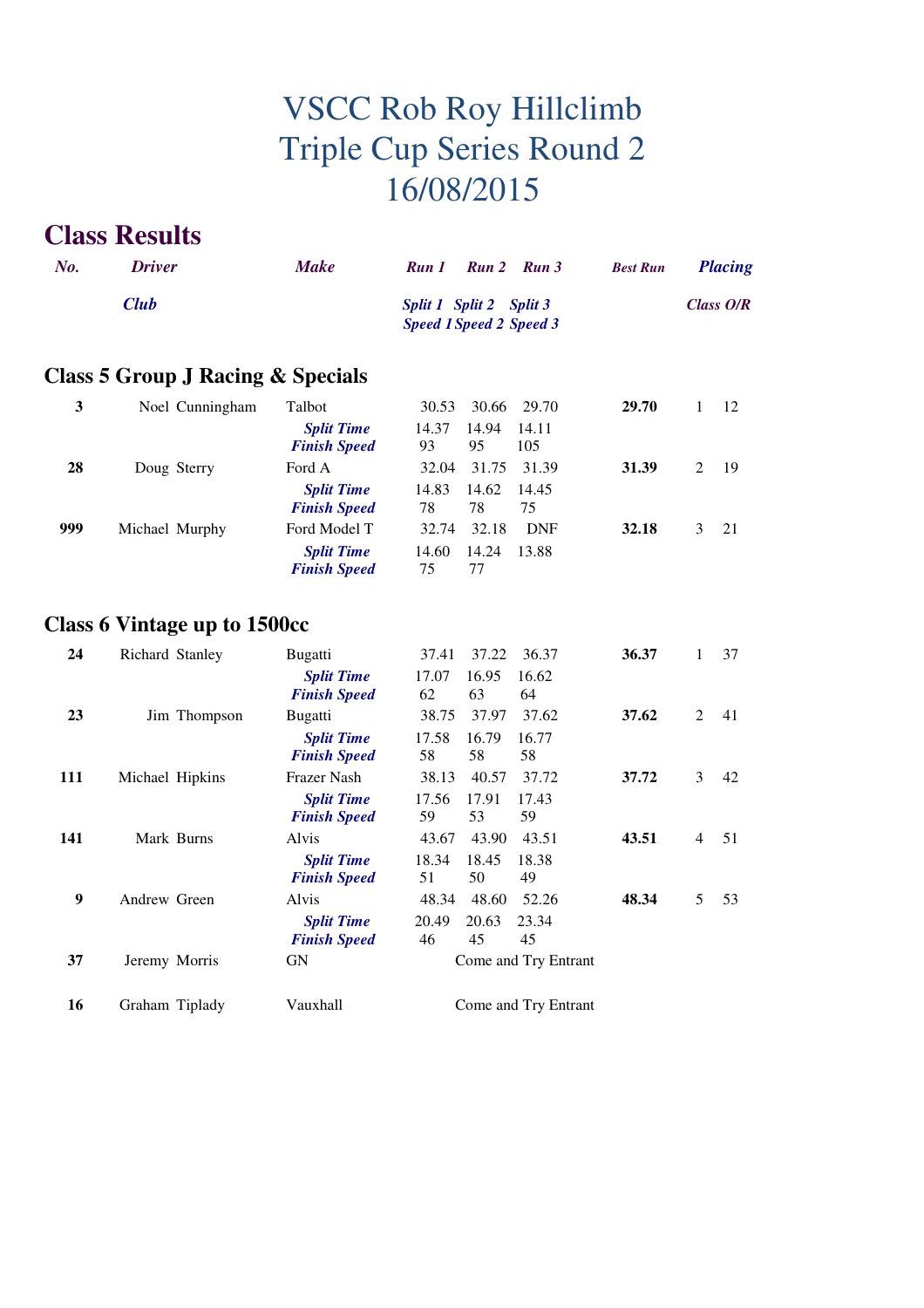### **Class Results**

| No.              | <b>Driver</b>                        | <b>Make</b>                              | Run 1                                                     | Run 2       | Run <sub>3</sub> | <b>Best Run</b> |              | <b>Placing</b> |  |
|------------------|--------------------------------------|------------------------------------------|-----------------------------------------------------------|-------------|------------------|-----------------|--------------|----------------|--|
|                  | <b>Club</b>                          |                                          | Split 1 Split 2 Split 3<br><b>Speed 1 Speed 2 Speed 3</b> |             |                  |                 | Class O/R    |                |  |
|                  | <b>Class 7 Vintage 1501 - 3000cc</b> |                                          |                                                           |             |                  |                 |              |                |  |
| 6                | Bob King                             | <b>Bugatti</b>                           | 32.19                                                     | 32.98       | <b>DNS</b>       | 32.19           | 1            | 22             |  |
|                  |                                      | <b>Split Time</b><br><b>Finish Speed</b> | 14.18<br>78                                               | 14.45<br>81 |                  |                 |              |                |  |
| 135              | Patrick Davies                       | Bugatti                                  | 35.97                                                     | 36.45       | 38.18            | 35.97           | 2            | 35             |  |
|                  |                                      | <b>Split Time</b><br><b>Finish Speed</b> | 16.06<br>53                                               | 16.30<br>53 | 15.57<br>47      |                 |              |                |  |
| 35               | George Hetrel                        | <b>Bugatti</b>                           | 38.76                                                     | 38.51       | 39.05            | 38.51           | 3            | 44             |  |
|                  |                                      | <b>Split Time</b><br><b>Finish Speed</b> | 15.25<br>39                                               | 15.55<br>38 | 16.08<br>43      |                 |              |                |  |
|                  | <b>Class 8 Vintage over 3000cc</b>   |                                          |                                                           |             |                  |                 |              |                |  |
| $\boldsymbol{2}$ | Barry Batagol                        | Bentley                                  | 35.71                                                     | 34.94       | 36.67            | 34.94           | 1            | 33             |  |
|                  |                                      | <b>Split Time</b><br><b>Finish Speed</b> | 15.53<br>75                                               | 15.39<br>75 | 16.04<br>74      |                 |              |                |  |
| 82               | Peter Holbeach                       | Vauxhall                                 | 36.83                                                     | 35.85       | <b>DNF</b>       | 35.85           | 2            | 34             |  |
|                  |                                      | <b>Split Time</b><br><b>Finish Speed</b> | 17.02<br>68                                               | 16.52<br>70 | 18.31            |                 |              |                |  |
| 14               | Peter Latreille                      | Vauxhall                                 | 38.67                                                     | 39.97       | <b>DNS</b>       | 38.67           | 3            | 45             |  |
|                  |                                      | <b>Split Time</b><br><b>Finish Speed</b> | 17.34<br>57                                               | 17.28<br>60 |                  |                 |              |                |  |
|                  | Class 11 PVT up to 1500cc            |                                          |                                                           |             |                  |                 |              |                |  |
| 26               | John Lakeland                        | Riley                                    |                                                           | 31.59 32.23 | <b>DNS</b>       | 31.59           | $\mathbf{1}$ | 20             |  |

| 26 | John Lakeland   | Riley                                    | 31.59                      | 32.23<br><b>DNS</b>  | 31.59 | 20 |
|----|-----------------|------------------------------------------|----------------------------|----------------------|-------|----|
|    |                 | <b>Split Time</b><br><b>Finish Speed</b> | 14.91<br>14.64<br>76<br>79 |                      |       |    |
| 4  | Edward Geermans | Lagonda Rapier                           | 42.10                      | 42.28<br><b>DNS</b>  | 42.10 | 50 |
|    |                 | <b>Split Time</b><br><b>Finish Speed</b> | 17.77<br>51<br>51          | 18.19                |       |    |
| 18 | Trevor Leech    | Singer                                   |                            | Come and Try Entrant |       |    |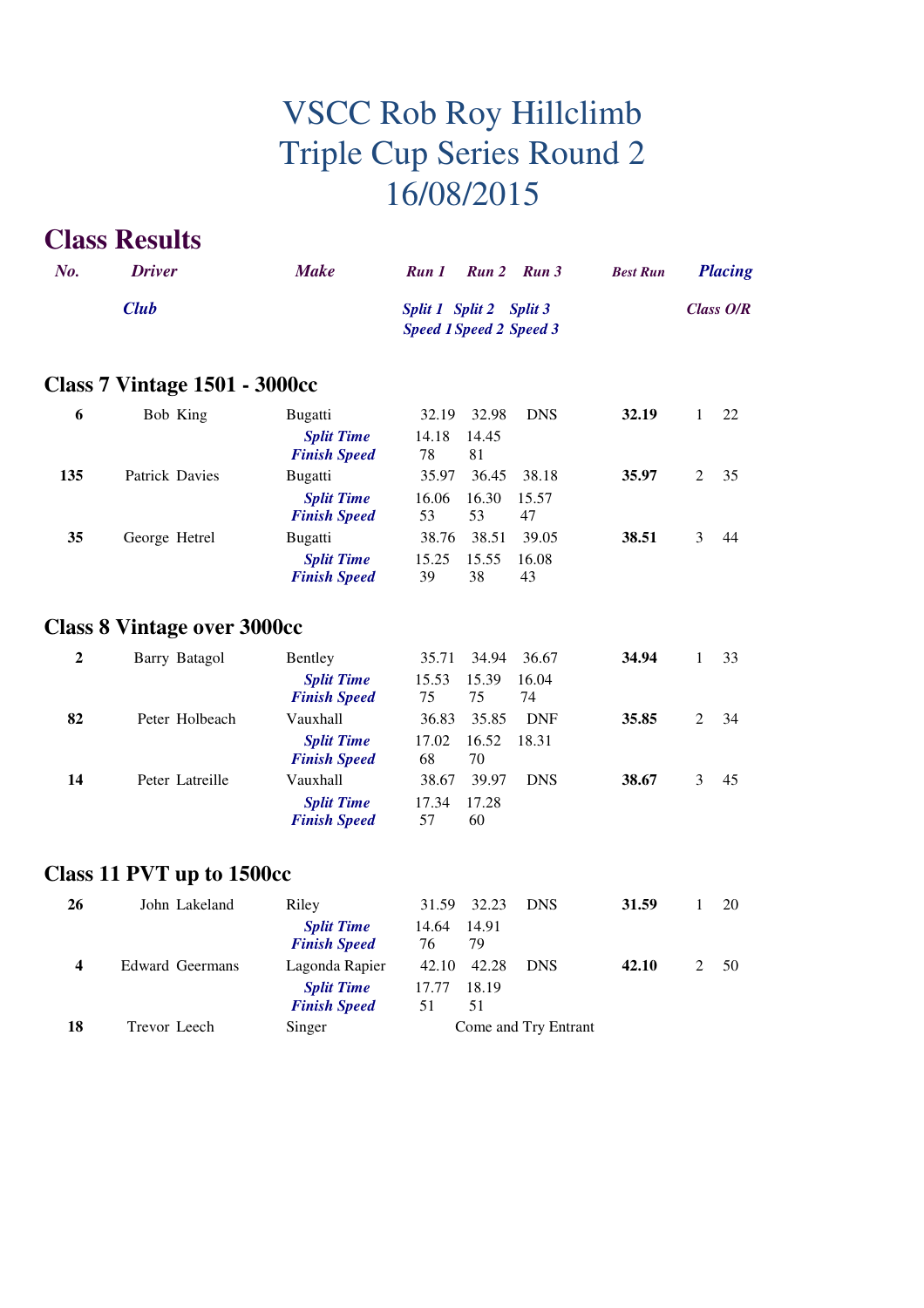### **Class Results**

| $N_{0}$ . | <b>Driver</b>                   | <b>Make</b>                              | Run 2 Run 3<br>Run 1<br><b>Best Run</b>                   | <b>Placing</b> |
|-----------|---------------------------------|------------------------------------------|-----------------------------------------------------------|----------------|
|           | <b>Club</b>                     |                                          | Split 1 Split 2 Split 3<br><b>Speed 1 Speed 2 Speed 3</b> | Class $O/R$    |
|           | <b>Class 12 PVT over 1500cc</b> |                                          |                                                           |                |
| 41        | Graeme Lowe                     | Alta                                     | 35.16<br>34.55<br>35.77<br>34.55                          | 32             |
|           |                                 | <b>Split Time</b><br><b>Finish Speed</b> | 16.98<br>17.19<br>16.51<br>87<br>81<br>86                 |                |
| 12        | Ed Nantes                       | SS                                       | 36.04<br>36.36<br>36.94<br>36.04                          | 36<br>2        |
|           |                                 | <b>Split Time</b><br><b>Finish Speed</b> | 15.89<br>16.26<br>16.04<br>76<br>66<br>75                 |                |
| 1         | Ian Barber                      | Alvis Silver                             | 41.35<br>40.87<br>40.87<br>41.10                          | 3<br>49        |
|           |                                 | <b>Split Time</b><br><b>Finish Speed</b> | 17.63<br>17.76<br>17.64<br>48<br>49                       |                |

### **Class 13 Group K Racing & Specials**

| 11  | Jim Russell   | Ford                                     | 26.60<br>25.44               | 25.44<br>25.95      | $\mathbf{1}$         |
|-----|---------------|------------------------------------------|------------------------------|---------------------|----------------------|
|     |               | <b>Split Time</b><br><b>Finish Speed</b> | 12.35<br>11.69<br>109<br>110 | 11.95<br>111        |                      |
| 34  | Phillip Gray  | Ford                                     | 25.92<br>25.76               | 25.62<br>25.62      | 2<br>2               |
|     |               | <b>Split Time</b><br><b>Finish Speed</b> | 12.24<br>12.24<br>115<br>116 | 12.16<br>115        |                      |
| 30  | Neil Murdoch  | MG                                       | 28.18<br>30.12               | 28.00<br>28.00      | 3<br>7               |
|     |               | <b>Split Time</b><br><b>Finish Speed</b> | 13.96<br>13.46<br>96<br>121  | 13.28<br>104        |                      |
| 134 | Jim Lawrence  | Ford                                     | 30.37<br>31.64               | 29.72<br>29.72      | $\overline{4}$<br>13 |
|     |               | <b>Split Time</b><br><b>Finish Speed</b> | 13.86<br>14.45<br>94<br>97   | 13.75<br>98         |                      |
| 51  | Andrew Cannon | Bugatti                                  | 30.25<br>29.81               | <b>DNS</b><br>29.81 | 5<br>15              |
|     |               | <b>Split Time</b><br><b>Finish Speed</b> | 13.22<br>12.74<br>90<br>89   |                     |                      |
| 81  | Graham Facey  | Morris                                   | 33.92<br>35.73               | 33.92<br>35.00      | 6<br>29              |
|     |               | <b>Split Time</b><br><b>Finish Speed</b> | 15.26<br>15.56<br>56<br>75   | 15.91<br>75         |                      |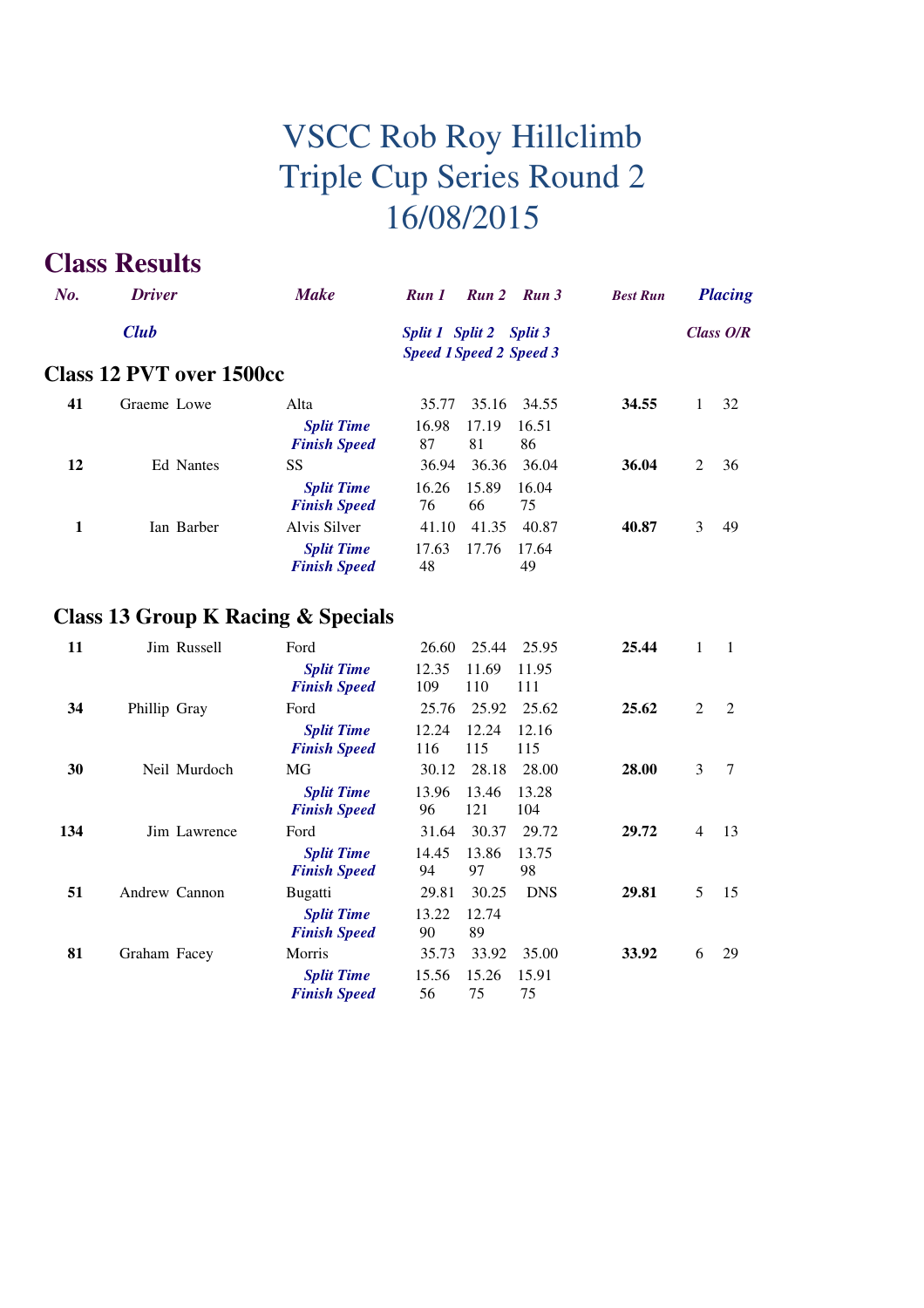### **Class Results**

| No. | <b>Driver</b>                | <b>Make</b>                              | Run 1                                                     | Run 2          | Run 3          | <b>Best Run</b> |                | <b>Placing</b> |
|-----|------------------------------|------------------------------------------|-----------------------------------------------------------|----------------|----------------|-----------------|----------------|----------------|
|     | <b>Club</b>                  |                                          | Split 1 Split 2 Split 3<br><b>Speed 1 Speed 2 Speed 3</b> |                |                |                 |                | Class O/R      |
|     | <b>Class 14 Invited Cars</b> |                                          |                                                           |                |                |                 |                |                |
| 62  | <b>Bill Redpath</b>          | Redpath Special<br><b>Split Time</b>     | 26.29<br>12.66                                            | 25.95<br>12.56 | 25.86<br>12.42 | 25.86           | 1              | 3              |
|     |                              | <b>Finish Speed</b>                      | 118                                                       | 119            | 120            |                 |                |                |
| 78  | Russ Mead                    | Ford Anglia                              | 26.53                                                     | 26.79          | 26.55          | 26.53           | $\overline{2}$ | $\overline{4}$ |
|     |                              | <b>Split Time</b><br><b>Finish Speed</b> | 12.75<br>114                                              | 12.76<br>110   | 12.62<br>112   |                 |                |                |
| 87  | Terry White                  | MG TC                                    | 28.84                                                     | 28.58          | 27.94          | 27.94           | 3              | 6              |
|     |                              | <b>Split Time</b><br><b>Finish Speed</b> | 13.38<br>101                                              | 13.18<br>101   | 13.01<br>102   |                 |                |                |
| 44  | Ken Parry                    | Ford Cortina                             | 28.10                                                     | 28.84          | <b>DNF</b>     | 28.10           | $\overline{4}$ | 8              |
|     |                              | <b>Split Time</b><br><b>Finish Speed</b> | 13.37<br>97                                               | 14.16<br>98    |                |                 |                |                |
| 101 | David Lowe                   | Singer/Holden                            | 29.87                                                     | 28.75          | 28.21          | 28.21           | 5              | 9              |
|     |                              | <b>Split Time</b><br><b>Finish Speed</b> | 13.70<br>98                                               | 13.35<br>111   | 13.12<br>101   |                 |                |                |
| 68  | Andrew Clayton               | MG TC/Holden                             | 29.11                                                     | 29.32          | 59.39          | 29.11           | 6              | 10             |
|     |                              | <b>Split Time</b><br><b>Finish Speed</b> | 13.77<br>92                                               | 13.98<br>100   | 13.77<br>31    |                 |                |                |
| 998 | Ray Porteus                  | Mini Terrapin                            | 29.54                                                     | 29.90          | 29.49          | 29.49           | $\tau$         | 11             |
|     |                              | <b>Split Time</b><br><b>Finish Speed</b> | 13.10<br>98                                               | 13.46<br>96    | 13.28<br>97    |                 |                |                |
| 275 | Andrea Ward                  | Ford                                     | 30.62                                                     | 29.80          | 29.93          | 29.80           | 8              | 14             |
|     |                              | <b>Split Time</b><br><b>Finish Speed</b> | 14.18<br>96                                               | 14.02<br>98    | 14.17<br>98    |                 |                |                |
| 17  | John Noble                   | MG TC                                    | 30.93                                                     | 30.08          | 30.45          | 30.08           | 9              | 16             |
|     |                              | <b>Split Time</b><br><b>Finish Speed</b> | 14.53<br>83                                               | 13.88<br>82    | 14.15<br>83    |                 |                |                |
| 175 | Don Ashton                   | Ford                                     | 30.68                                                     | 30.12          | 31.72          | 30.12           | 10             | 17             |
|     |                              | <b>Split Time</b><br><b>Finish Speed</b> | 14.86<br>95                                               | 14.59<br>98    | 15.22<br>91    |                 |                |                |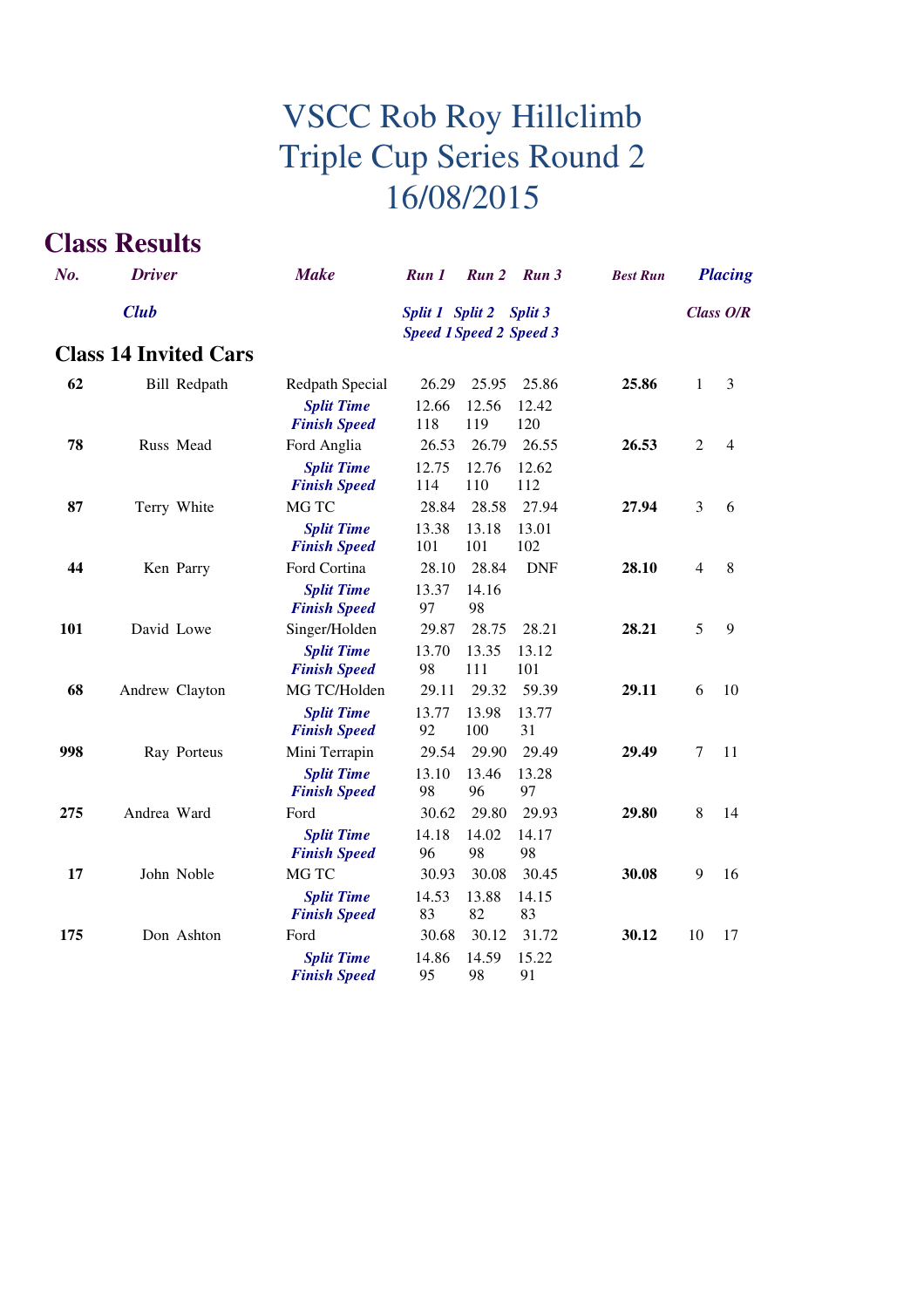### **Class Results**

| $N_{0}$ .   | <b>Driver</b>                       | <b>Make</b>                              | Run 1                                                     | <b>Run 2</b> | Run 3       | <b>Best Run</b> |    | <b>Placing</b> |
|-------------|-------------------------------------|------------------------------------------|-----------------------------------------------------------|--------------|-------------|-----------------|----|----------------|
| <b>Club</b> |                                     |                                          | Split 1 Split 2 Split 3<br><b>Speed 1 Speed 2 Speed 3</b> |              |             | Class O/R       |    |                |
|             | <b>Class 14 Invited Cars (cont)</b> |                                          |                                                           |              |             |                 |    |                |
| 27          | John Lackey                         | MG                                       | 32.48                                                     | 32.05        | 31.02       | 31.02           | 11 | 18             |
|             |                                     | <b>Split Time</b><br><b>Finish Speed</b> | 15.03<br>87                                               | 14.86<br>88  | 14.34<br>90 |                 |    |                |
| 79          | Doug Burnip                         | MG TC                                    | 32.43                                                     | 32.43        | 32.68       | 32.43           | 12 | 23             |
|             |                                     | <b>Split Time</b><br><b>Finish Speed</b> | 14.24<br>83                                               | 14.69<br>81  | 14.46<br>79 |                 |    |                |
| 8           | Terry Forrest                       | <b>JSR</b>                               | 34.01                                                     | 33.06        | 32.68       | 32.68           | 13 | 24             |
|             |                                     | <b>Split Time</b><br><b>Finish Speed</b> | 15.77<br>86                                               | 14.87<br>97  | 14.87<br>88 |                 |    |                |
| 5           | Marcus Clayton                      | Triumph                                  | 33.96                                                     | 33.71        | 33.65       | 33.65           | 14 | 28             |
|             |                                     | <b>Split Time</b><br><b>Finish Speed</b> | 15.80<br>70                                               | 15.33<br>68  | 15.49<br>70 |                 |    |                |
| 42          | <b>Bob Lewis</b>                    | MG TC                                    | 38.46                                                     | 36.54        | 37.01       | 36.54           | 15 | 38             |
|             |                                     | <b>Split Time</b><br><b>Finish Speed</b> | 16.74<br>61                                               | 16.82<br>68  | 16.65<br>66 |                 |    |                |
| 10          | Barry Brickland                     | MG TC                                    | 37.45                                                     | 38.39        | 36.67       | 36.67           | 16 | 39             |
|             |                                     | <b>Split Time</b><br><b>Finish Speed</b> | 16.55<br>61                                               | 16.47<br>62  | 16.45<br>61 |                 |    |                |
| 71          | David Ryan                          | MG TC                                    | 41.24                                                     | 38.14        | 37.84       | 37.84           | 17 | 43             |
|             |                                     | <b>Split Time</b><br><b>Finish Speed</b> | 17.63<br>62                                               | 16.84<br>68  | 17.07<br>68 |                 |    |                |
|             |                                     |                                          |                                                           |              |             |                 |    |                |

#### **Class 16 Air Cooled (all capacities)**

| 46 | Graeme Noonan | Couper Irving       |             | 28.60 27.89 DNS | 27.89 | $\mathbf{1}$ |  |
|----|---------------|---------------------|-------------|-----------------|-------|--------------|--|
|    |               | <b>Split Time</b>   | 12.97 12.88 |                 |       |              |  |
|    |               | <b>Finish Speed</b> | 102         | -99             |       |              |  |